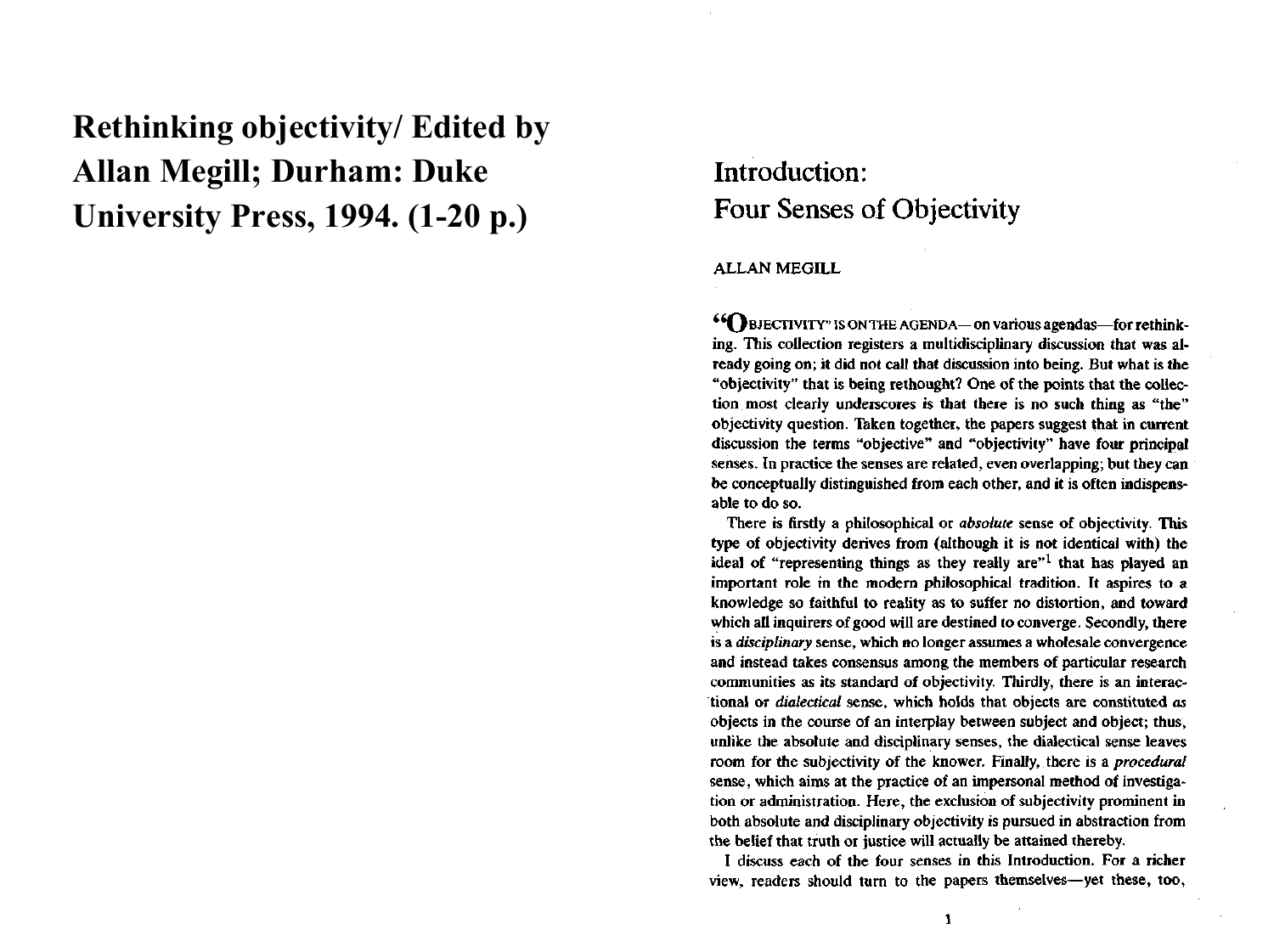should be seen not as definitive treatments but as starting points for further reflection.

# *1. The Absolute Sense of Objectivity*

The philosophers have worked longest with objectivity issues. The crucial figure for the philosophical discussion is Immanuel Kant, whose *Critique of Pure Reason* (1781, 1787) was important in establishing both the term and the concept. To be sure, well before Kant various conceptions of objectivity came into play—although not under the name "objectivity." Use of "objectivity" (French *objectivité*; German *Objektivität*) in something like the current philosophical sense arose only in the nineteenth century, largely under Kant's influence.<sup>2</sup> Earlier, in scholastic philosophy, "objective" and "subjective" referred, respectively, to objects of consciousness and to things in themselves, usages that are nearly the reverse of current usage. $3$ 

The *absolute* sense of objectivity is less a single notion than a set of loosely related notions; in fact, a large part of the history of modern philosophy is implicated in it. One should first of all note the twofold character of the project of "representing things as they really are": ontological (things "as they really are"), and epistemological (since we seek "to represent" these things, and can go nowhere without that representation). One can also identify normative and methodological dimensions of absolute objectivity.<sup>4</sup> Further, as Thomas Nagel has pointed out, the notion of absolutely objective knowledge is deeply paradoxical, since knowledge that is objective in this sense escapes by definition the constraints of subjectivity and partiality; yet if such a view is to be allembracing it must include the particular views that also make up reality as we know it. Thus, ideally, the objective and the subjective sides of objectivity are joined. But they are only *ideally* joined; in fact, the absolute sense of objectivity comes up against unavoidable *limits. This* is why, taken to its extreme, absolute objectivity offers a "view from nowhere": it is a view that we find impossible to situate, for it would need to view itself viewing, and so on *ad infinitum.<sup>5</sup>*

However, it is misleading to focus too narrowly on the "view from nowhere" conundrum. In much twentieth-century philosophical discussion, objectivity is presented as less a matter of "representing things as they really are" than as a matter of arriving at criteria for judging claims to have represented things as they really are. These criteria of validity would then help us to advance toward knowledge-claims sufficiently authoritative that no rational person, after due investigation, would call them into doubt. And the criteria themselves ought to evoke a like universal rational assent. The knowledge produced would at least *move us in the direction* of the Cartesian (and Baconian) "absolute conception of reality."<sup>6</sup> Of course, we may never actually *arrive* at such a view, but as rational human beings we can be expected to converge toward an approximation of it. Absolute objectivity, then, presents itself as absolute not in its certitude or infallibility, but rather in the hold that it ought to have on us as rational beings.

Until the 1960s, the dominant assumption in philosophy of science was that rational acceptance or rejection involved bringing to bear the logical weight of observation on specific theoretical statements. This was true equally of Karl Popper and his followers, who maintained that scientific laws could never be verified but only falsified, and of such non-Popperians as Rudolf Carnap and Carl Hempel. The model presupposed that it was possible to test single sentences while leaving aside the question of the validity of the epistemological framework as a whole. More recent reflection has called into doubt both the logical model and the possibility of singular verification (or falsification). The result has been a lively discussion in philosophy. Most of the discussion currently takes place under the heading "realism"; proportionately, the term "objectivity" is much less widely used in current philosophical discussion than it was circa 1970.<sup>7</sup> Hilary Putnam and Richard Rorty have been prominent contributors to the discussion, but there have been many other contributors as well. $8$ 

Because the animating idea of the present collection is to illuminate by bringing together work from a variety of disciplines, it concentrates on extra-philosophical discussions of objectivity. Yet philosophical concerns are important to many of the extra-philosophical discussions, some of which began as debates with philosophers. In particular, philosophers' discussions of "rationality" and of "relativism" have had some impact on the wider discussion of objectivity issues. Two loci of debate are of special interest, because of the issues they raised and the attention they received. One locus, brought into being by the publication in 1962 of Thomas S. Kuhn's *The Structure of Scientific Revolutions,* was centered on the question of the rationality of science; the other, prompted by decolonialization and by the growing prominence of sociology and anthropology, concerned cultural relativism. In both instances, philoso-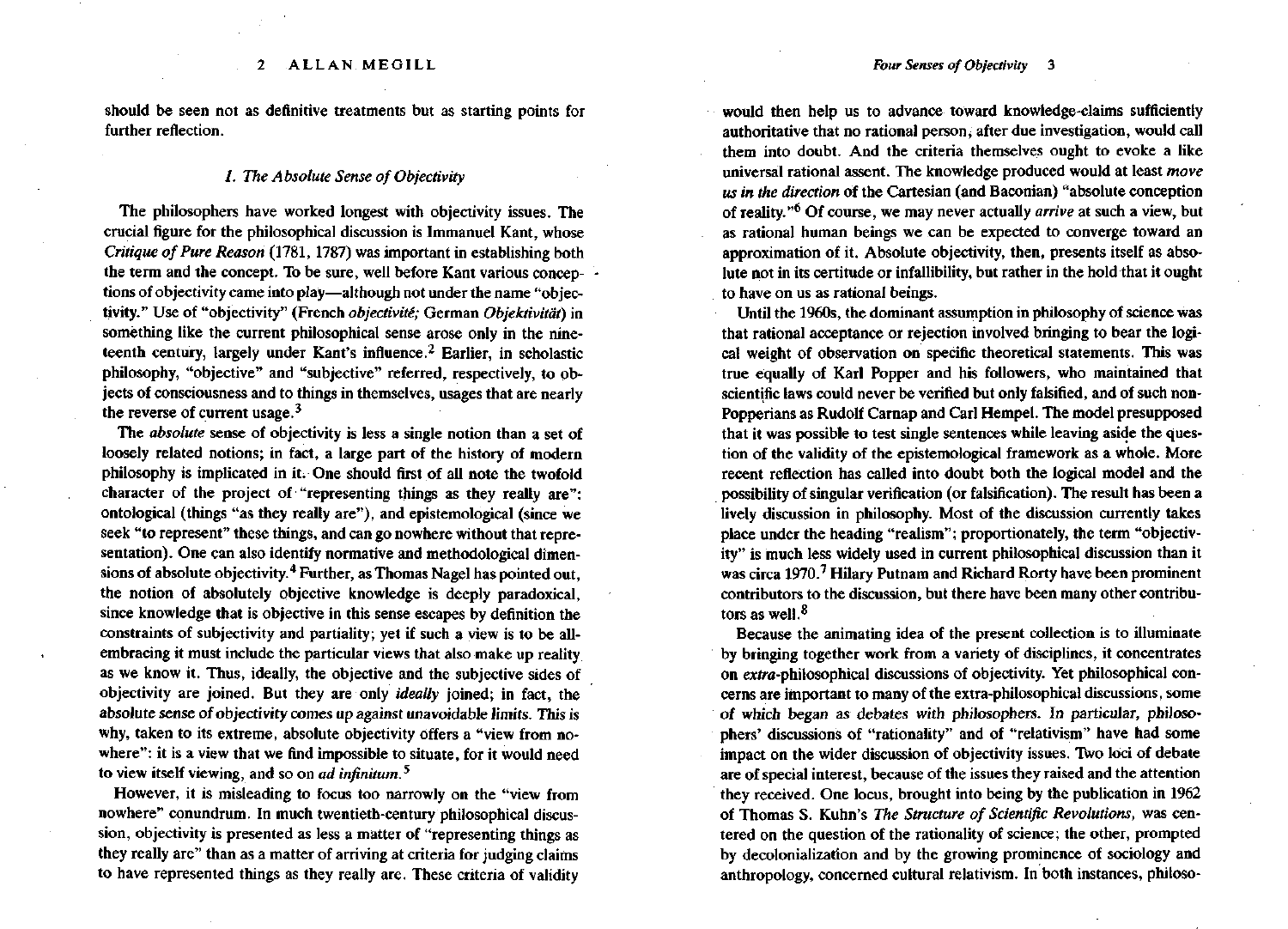#### 6 ALLAN MEGILL

sary. Or, people might eschew disciplinary objectivity-claims because they believe that they have developed a special sensitivity to the object of their investigation: for example, the biologist Barbara McClintock saw herself as having "a feeling for the organism."<sup>16</sup> Here, a claim is being made to dialectical objectivity, involving an interaction between researcher and object; in such a case, connoisseurship might well hold sway over the impersonality that absolute and disciplinary objectivity recommend. Finally, one can imagine investigators so confident of their personal vision, or, conversely, so modest about their ability to contribute to  $\cdot$ knowledge at all, that nothing remotely like a disciplinary objectivityclaim would be made. Edward Gibbon in *The Decline and Fall of the Roman Empire* might be taken as exemplifying the first type, Michel de Montaigne in his *Essays* the second.

It is significant that I here evoke two nonacademic authors—writers who did not see themselves as participants in a collective, unified, search for knowledge. Disciplinary objectivity-claims can arise only when such a project is in place, for they are a way of asserting, at least over a limited domain, the unity of knowledge. But disciplinary objectivityclaims are *also* products of epistemological insecurity. They are likely to arise only when the faith in one indivisible truth that accompanies absolute objectivity seems unsustainable, and when there are doubts about the reliability of personal vision.

Epistemological insecurity among social scientists and humanists helps to explain the enormous impact that Kuhn's *Structure of Scientific Revolutions* had beyond its special field, the history, philosophy, and sociology of natural science. As is well known, Kuhn went out of his way to deny that his account of natural science was applicable to the social sciences, let alone to the humanities.<sup>17</sup> Yet by the early 1970s acquaintance with *The Structure of Scientific Revolutions* was *de rigueur* in the social sciences, and was becoming so in the humanities.<sup>18</sup> The historian David Hollinger, writing in the *American Historical Review* in 1973, identified an important reason for the appeal that the book had: in Hollinger's words, it offered social scientists (including historians) a "sense of validity, or objectivity."<sup>19</sup>

To some, Hollinger's assessment of Kuhn's book will seem strange, for, as Hollinger noted, many philosophers insisted that Kuhn had "no sense of validity at all"—that he had "so relativized even the developed [that is, natural] sciences as to deny their claims to objectivity." $20$ Clearly, to use my terminology, Kuhn denied the notion of *absolute* objectivity; in this regard, Kuhn's "hard" philosophical critics were right in their reaction to his book. But they were wrong in thinking that to deny absolute objectivity is to deny objectivity generally. The paradigm, which holds together the members of a "mature scientific community,"<sup>21</sup> provides a court of appeal that will support objectivity-claims: not an absolute court of appeal, but one that will serve within a particular community at a particular time. If one's commitment is to absolute objectivity, the position that Kuhn articulated in *The Structure of Scientific Revolutions* can only appear as an arrant, and errant, relativism. Yet, as Hollinger pointed out, even though historians had long ago forsaken "pretensions to 'scientific history,' " they continued "to term good scholarship 'objective.' " The basis for this continued claim to objectivity lay, Hollinger contended, in the wide degree of intersubjective agreement among professional historians as to the criteria for a successful work of historical scholarship.<sup>22</sup> Kuhn's image of the "normal" scientific community united by a paradigm is simply a more cohesive form of this sort of professional agreement.<sup>23</sup>

Questions of disciplinary objectivity are currently of compelling importance in our knowledge-making institutions. The system is a multicentered one, in which academic authority is constantly being disputed and reimposed. In the absence of a neutral view, disciplinary objectivity stands as a highly important form of academic authority. After all, the perpetually recurring question, which one must answer if one is ever to be heard, is: by what authority do you speak? The claim to disciplinary objectivity, like the claim to absolute objectivity, offers an answer to the question.

#### *3. The Dialectical Sense of Objectivity*

*Dialectical* objectivity offers a different answer. A striking feature of both absolute and disciplinary objectivity is their negative relation to subjectivity. Absolute objectivity seeks to exclude subjectivity; disciplinary objectivity seeks to contain it. The opposition that is here assumed between objectivity and subjectivity is something that emerged historically. In a paper on seventeenth-century conceptions of objectivity, Peter Dear has noted a gradual disappearance of "objectivity" as referring to a *mental* object, a true representation "thrown up" by the mind, and its replacement by a category lacking features deemed inappropriate to true knowledge. The "inappropriate" features are anything having to do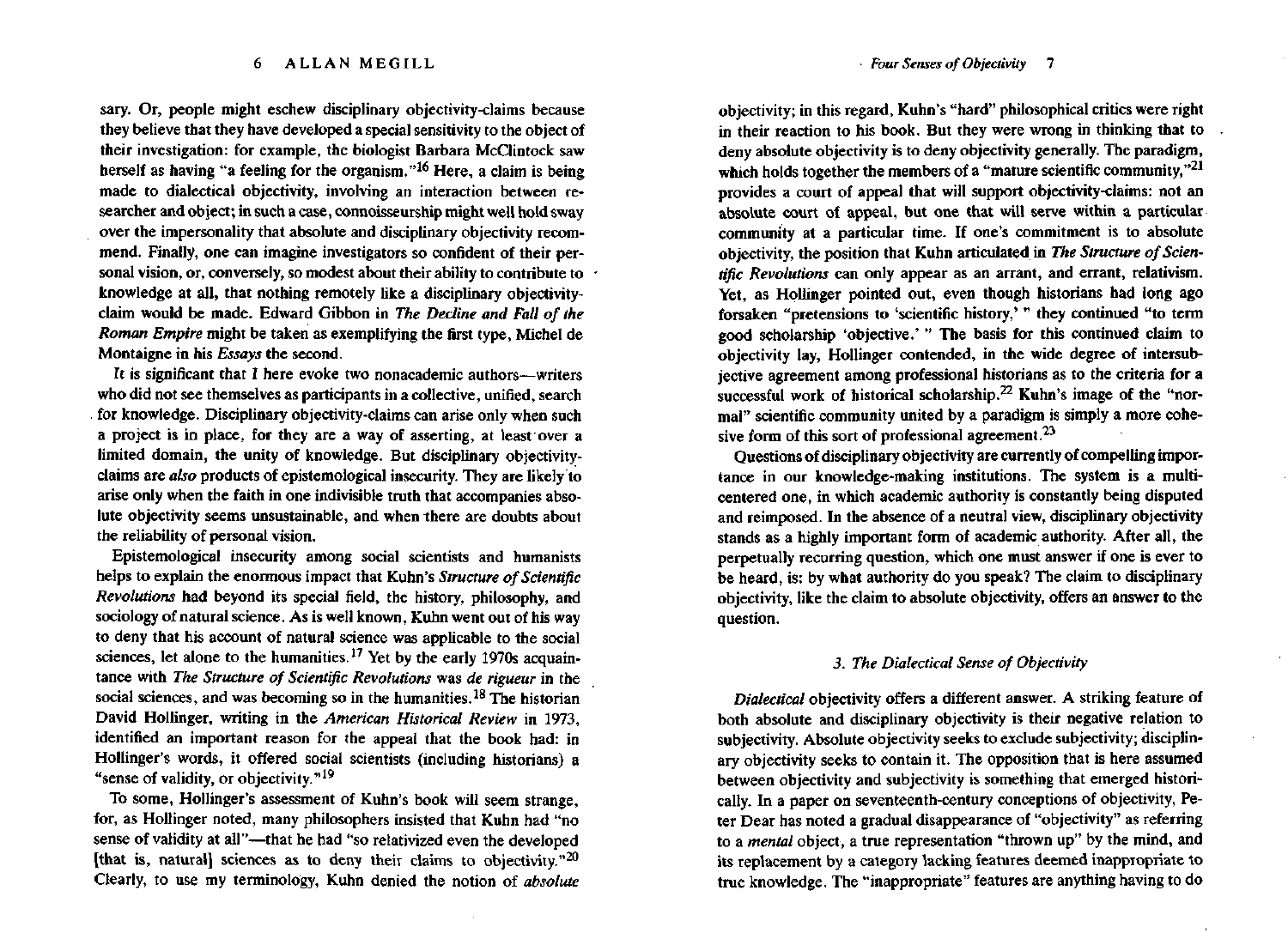#### 8 ALLAN MEGILL

with the subjective.<sup>24</sup> Studying nineteenth-century conceptions of scientific objectivity, Daston and Galison similarly note their "negative character."<sup>25</sup> Phrases like "aperspectival objectivity" and "view from nowhere" rightly draw attention to this negativity.<sup>26</sup> In contrast, dialectical objectivity involves a positive attitude toward subjectivity. The defining feature of dialectical objectivity is the claim that subjectivity is indispensable to the constituting of objects. Associated with this feature is a preference for "doing" over "viewing."

An orientation toward "doing" embraces a number of different philosophical schools or tendencies, and so it is not surprising that the notion of dialectical objectivity has appeared in a variety of contexts. One early articulation is to be found in Friedrich Nietzsche's *On the Uses and Disadvantages of History for Life* (1874). Lamenting that his fellow classicists often had no involvement whatsoever with the Greeks whom they studied, Nietzsche contended that unless the historian already has within himself something of what a particular moment of the past offers, he will fail to see what is being given him. In other words, *subjectivity* is needed for *objectivity;* or, as Nietzsche put it, "objectivity is required, but as a positive quality."<sup>27</sup> Working along the same general line, Martin Heidegger in *Being and Time* (1927) argued that objects first become known to us in the course of our action in the world, not through theoretical contemplation.<sup>28</sup> Similar conceptions have also been advanced by a wide variety of other thinkers, often linked to pragmatist, existentialist, or phenomenological tendencies in philosophy.<sup>29</sup>

For a sense of how dialectical objectivity is currently being rethought, we can hardly do better than rely on a paper in this collection, Johannes Fabian's "Ethnographic Objectivity Revisited: From Rigor to Vigor." Fabian first addressed the problem of ethnographic objectivity twenty years ago.<sup>30</sup> He now returns to the matter, well aware of the discussions of relativism and rationality that have occurred since—but that have not, he holds, properly addressed the objectivity question. Fabian does not regard objectivity as a virtue of individual researchers or as a property of methods or logical models. Rather, he sees it as the result of a process—the process of "knowledge production." And knowledge production involves "objectification"—that is, the making of objects. $31$ 

Fabian's emphasis on objectification arises directly out of his work as an ethnographer. How do anthropologists turn their experiences with a given culture into objects of anthropological investigation and reflection? In 1965 Fabian chose as his field work project a religious move-

ment, the Jamaa movement in Katanga. But Jamaa lacked almost all the usual identifying characteristics of a religious movement. It had none of the "ritual paraphernalia, . . . insignia, biblical attire, communal buildings, etc., typical for so many African religious movements"; its social activities were localized and not especially distinctive; membership was scattered and its distribution unrevealing; formal organization was lacking; and the founder and prominent followers denied that they had founded a movement.<sup>32</sup> In this situation, Fabian did not find helpful the positivist assumption that objectivity is a product of correct method; indeed, he finally concluded that positivistic approaches conceal everything that is important about objectivity. Positivism wrongly assumed that social scientific knowledge is based on facts that are simply "there"; in consequence, it ignored the problem of how the objects of anthropological investigation are constituted—how, for example, we come to see a particular set of phenomena as "a religious movement."

The problem has also been ignored, Fabian now contends, in more recent anthropological discussion, for the extensive discussion in anthropology of rationality and of cultural relativism and ethnocentrism has obscured, Fabian asserts, the *epistemological* question of objectivity the question of how the object of investigation is produced. The question was left aside largely because of the directions that the "linguistic turn" has taken in anthropology. In its initial phase, the "linguistic turn" focused on questions of method. In its more recent, "postmodern" phase, the epistemological issue has again been obscured, as a result of "a displacement of focus from knowledge production to knowledge representation." Postmodern anthropologists, Fabian suggests, have tended to "ontologize" such key concepts as symbol, style, and authorship, thus excluding the question of how these objectifications come into being. "Re-presentation," he argues, "simply cannot be the fundamental issue"; the fundamental issue has to be presence, since "before there is representation there must be presence."

In 1971 Fabian emphasized that "communicative interaction" is crucial to the attainment of objectivity in anthropology.<sup>33</sup> Returning to the issue now, Fabian again advocates a "processual, historical notion of objectivity," as opposed to the "static, logical notion according to which objectivity is a quality that either exists or doesn't." Rejecting the model of "observation," he argues for a confrontational, "dialectical," and performative conception of anthropological investigation. He particularly emphasizes the role that the subjectivity of the anthropologist plays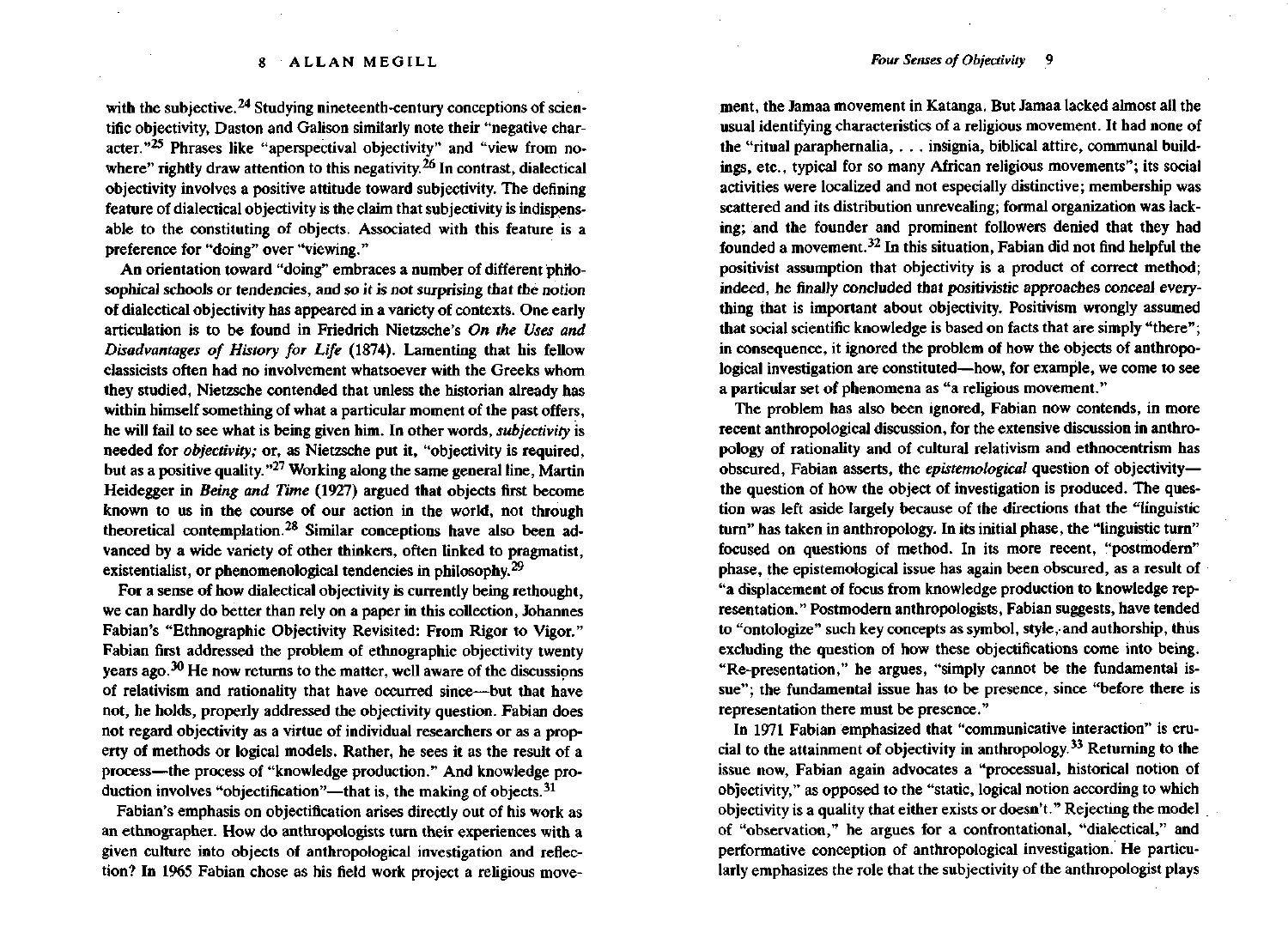in the production of anthropological knowledge; indeed, controversially, at the end of his paper he argues that ecstasis and passion are an essential part of ethnographic objectivity.

At first glance, dialectical objectivity seems antithetical to absolute objectivity. But consider Kant, whose *Critique of Pure Reason* offered an account of how the understanding, through its imposition of the categories of understanding (unity, plurality, totality, causality, and the like) on the confused manifold of subjective impressions, confers objectivity on those impressions. The account can be taken in two ways. Insofar as one stresses the *universality* of the categories—their sharedness by all rational beings—one will see Kant as a theorist of absolute objectivity, an objectivity stripped of everything personal and idiosyncratic. But insofar as one stresses the *active character* of the knowing subject, Kant appears as, despite himself, a theorist of dialectical objectivity.<sup>34</sup> Thus, there is a strange and telling symbiosis between absolute objectivity and dialectical objectivity. Indeed, one might even see absolute objectivity as a special case of dialectical objectivity, requiring the construction of a particular *sort* of knowing subject.

# *4. The Procedural Sense of Objectivity*

*Procedural* objectivity, too, has a complex interrelation with the other types. It can be regarded as a modification of absolute objectivity, but one that focuses solely on impersonality of procedure, abstracting from the hoped-for aim of truth; thus it widens the gap between "truth" and "objectivity" that is already present in the discussion of absolute objectivity. It can also be regarded as an application in a particular direction of dialectical objectivity, one in which a rule-bound mode of action requires the construction of subjects appropriate to it—subjects, that is, who can apply and live by the rules. Yet the governing metaphor of procedural objectivity is not visual, as in absolute objectivity: it does not offer us a "view." Nor does it stress action, as dialectical objectivity does. Rather, its governing metaphor is tactile, in the negative sense of "hands off!" Its motto might well be "untouched by human hands."

To add flesh to these rather abstract assertions, consider Theodore M. Porter's paper in this collection, "Objectivity as Standardization." Porter is one of a group of talented historians of science who in recent years have made it their business to write the history—or, perhaps better, the histories—of objectivity.<sup>35</sup> Examining modern bureaucratic administra-

tion, Porter shows that objectivity in the bureaucratic sphere is best seen as a set of rules for narrowing the play of subjectivity. The rules provide an alternative to personal judgment. They substitute for personal judgment in an entirely negative way, appealing neither to transcendent value (as in absolute objectivity) nor to community standards (as in disciplinary objectivity). In a situation where values are in conflict and consensus elusive, such rules may well be the only thing that permits agreed-upon public action to continue at all.

Historically, the advance of impersonality in scientific practice went along with, and promoted, the progress of standardization (of measurements, categories, etc.). On the one hand, standardization has an *objective* side: categories are imposed on the world of objects, as in the creation of uniform measures and of statistical classifications that define homogeneous classes of people. Less obviously, standardization of *subjects* has also occurred, through the imposition of constraints intended to limit the exercise of personal judgment. For example, rules of statistical inference and rigid interview protocols are alike designed to make knowledge as independent as possible of the people involved in making it. Here Porter's research runs along a line also charted out by Daston and Galison, who have shown that suspicion of certain aspects of subjectivity—namely, of "interpretation, selectivity, artistry, and judgment itself"—became in the nineteenth century a prominent feature of objectivity in science.<sup>36</sup>

Porter's paper is full of examples of how objectivity in the bureaucratic sphere replaces "true" or "best" with "fair." One can find analogous examples in science where "true" is replaced by "procedurally correct"; for example, researchers often emphasize that they have followed impersonal procedures (e.g., inferential statistics in experimental psychology) without claiming that the procedures guarantee the truth of their findings. Note the overlap with disciplinary objectivity, for the definition of "correct" procedure is often disciplinary, a matter of conventions arrived at within a particular sphere of research (as, for example, when statisticians and others talk about "statistically significant" results). Further, procedural objectivity tries to maintain the letter of absolute objectivity, while denying its spirit—using its means, but turning agnostic with regard to its end, the attainment of truth. Finally, there are affinities with dialectical objectivity in the claim that the standardization of objects also brings with it a standardization of subjects.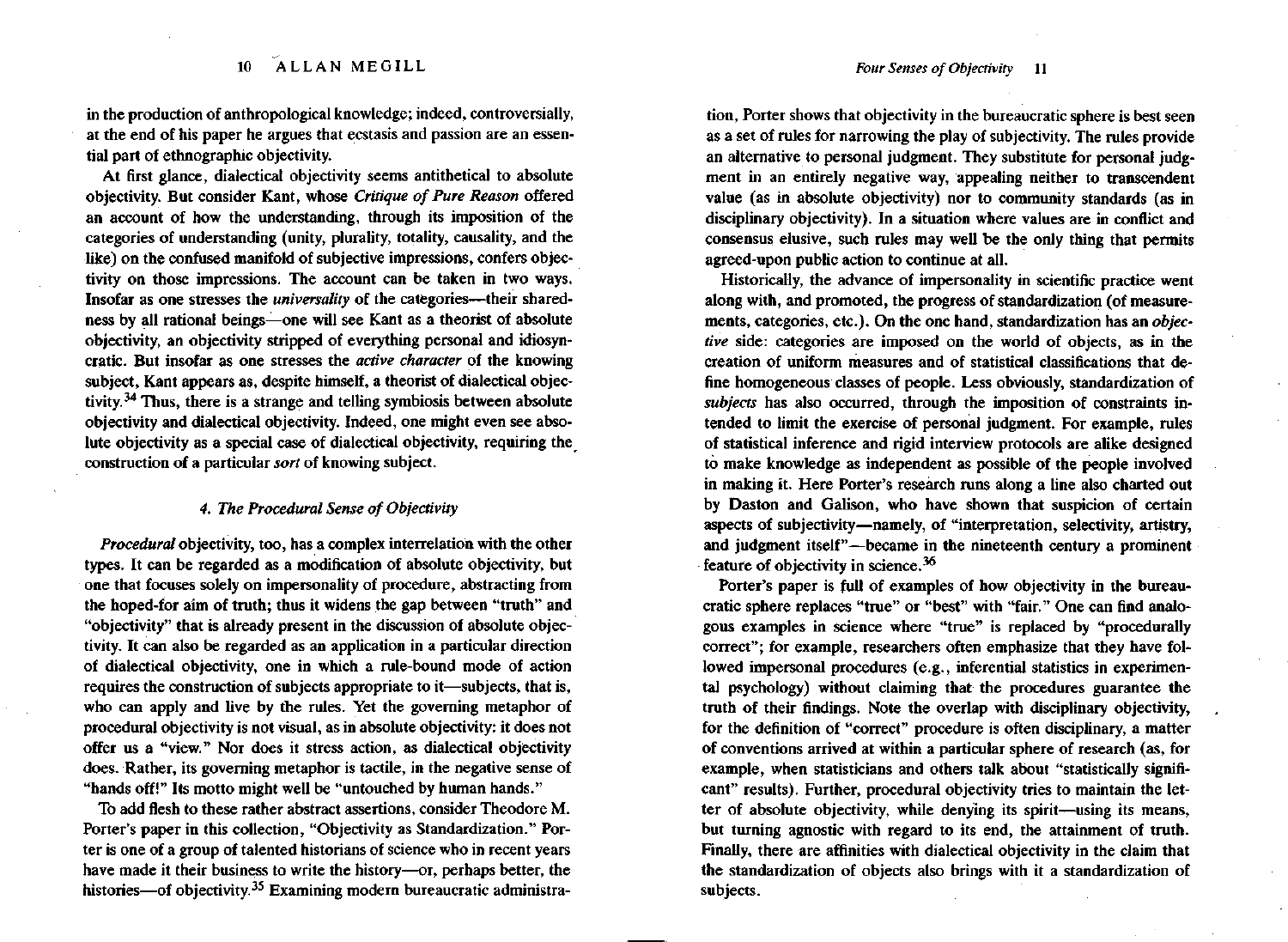#### 12 ALLAN MEGILL

#### *5. From Objectivity to Subjectivity*

These, then, are the four senses of objectivity—absolute, disciplinary, dialectical, and procedural—prominent in current discussion. Remember that these are *conceptual types,* intermeshing in practice. Moreover, in suggesting that clarity about them helps us to get hold of the current, multidisciplinary discussion of objectivity issues, I am not at all claiming to offer some sort of "resolution" to "the problem of objectivity." Those who look for such a resolution are either unaware of the theoretical complexities involved in "the problem of objectivity" or overconfident in their notions of what theory can accomplish. The aim of the present collection is more modest: it seeks to illuminate the matters at issue by offering a number of specific studies written from different perspectives. Accordingly, in this final section I introduce the papers (other than Fabian's and Porter's). I introduce them briefly, since the intent is that readers of this Introduction will go on to read the papers for themselves.

In "How Not to Do the Sociology of Knowledge," the sociologist of science *Barry Barnes* provides a point of contact with an earlier phase in the objectivity discussion, when philosophers rushed to attack the "relativism" that they saw in Kuhn and others. In the late 1970s and early 1980s, Barnes and his colleagues defended "relativist sociology of knowledge" against the charge that its relativism was pernicious and irrational.<sup>37</sup> In the present paper, Barnes now deflates the old "objectivism versus relativism" opposition and relocates himself in relation to it, cautioning sociologists of science not to react too strongly against the individualism, rationalism, and realism that have dominated philosophers' accounts of the growth and evaluation of knowledge.

In "Baconian Facts, Academic Civility, and the Prehistory of Objectivity," the historian of science *Lorraine Daston* deals with the invention of "fact" in the early modern period. The attraction of "Baconian facts" lay in their alleged freedom from theory. Since attachment to one's own theory was viewed as a leading cause of acrimonious dispute, the narrowing of academic discussion to "Baconian facts" seemed a plausible remedy for rivalries and polemics.

In "Why Science Isn't Literature: The Importance of Differences," the literary scholar *George Levine* warns against excessive emphasis on language and representation in science studies, pointing out that science presupposes a bounded (disciplinary) community and that it has a material, interventionist character that cannot be ignored.

The dialectical conception of objectivity advanced by the anthropologist *Johannes Fabian* was discussed in section 3, above.

In "Objectivity and the Mangle of Practice," the sociologist of science *Andy Pickering* offers a dialectical view of physics, one that emphasizes the resistance that the physicist encounters in the course of his material practice.<sup>38</sup> Like Barnes, Pickering distances himself from the unilluminating opposition between "objectivism" and "relativism."

In "The Shapes of Objectivity: Siegfried Kracauer on Historiography and Photography," the literary scholar *Dagmar Barnouw* offers us a view of Kracauer's dialectical approach to objectivity. Kracauer argued that the photo-image is differently accessible to different viewers, depending on their different subjectivities; likewise, the good historian develops "a sort of active passivity" vis-a-vis the material of the past.

Much current discussion of objectivity comes out of feminism. In "From Objectivity to Objectification: Feminist Objections," the political theorist *Mary E. Hawkesworth* looks at recent feminist critiques of objectivity. Strategies for objective investigation, it is often said, reduce women to the status of "mere objects." Examining these charges, Hawkesworth finds no necessary relation between the procedures of objective scholarship and the "objectification" of women. But she does find that feminist theorists are right to suggest that the uncritical internalization of social values may be as much an impediment to knowledge as individual idiosyncrasy. Conceptions of objectivity that obscure the social construction of subjectivity (as the "absolute" conception does) or that imply that intersubjective consensus is a sufficient criterion of truth (as the disciplinary conception does) thus need to be criticized.

In her article in this volume, "Who Cares? The Poverty of Objectivism for Moral Epistemology," the philosopher *Lorraine Code* draws attention to the use by large, impersonal organizations of the claim that "we care." She exposes the fraudulence of this claim—this professing of a care that is *"directed toward* inert and unknown recipients." The anonymity of the "we" mirrors the formal structure of absolute objectivity, which views the world "from nowhere" and which dissociates itself from emotions and values. In response, Code asks the question "*Who* cares?" This is an epistemological question, for it amounts to asking "Whose knowledge are we talking about here?"

The procedural conception of objectivity advanced by the historian of science *Theodore M. Porter* was discussed in section 4, above.

In "Accounting and Objectivity: The Invention of Calculating Selves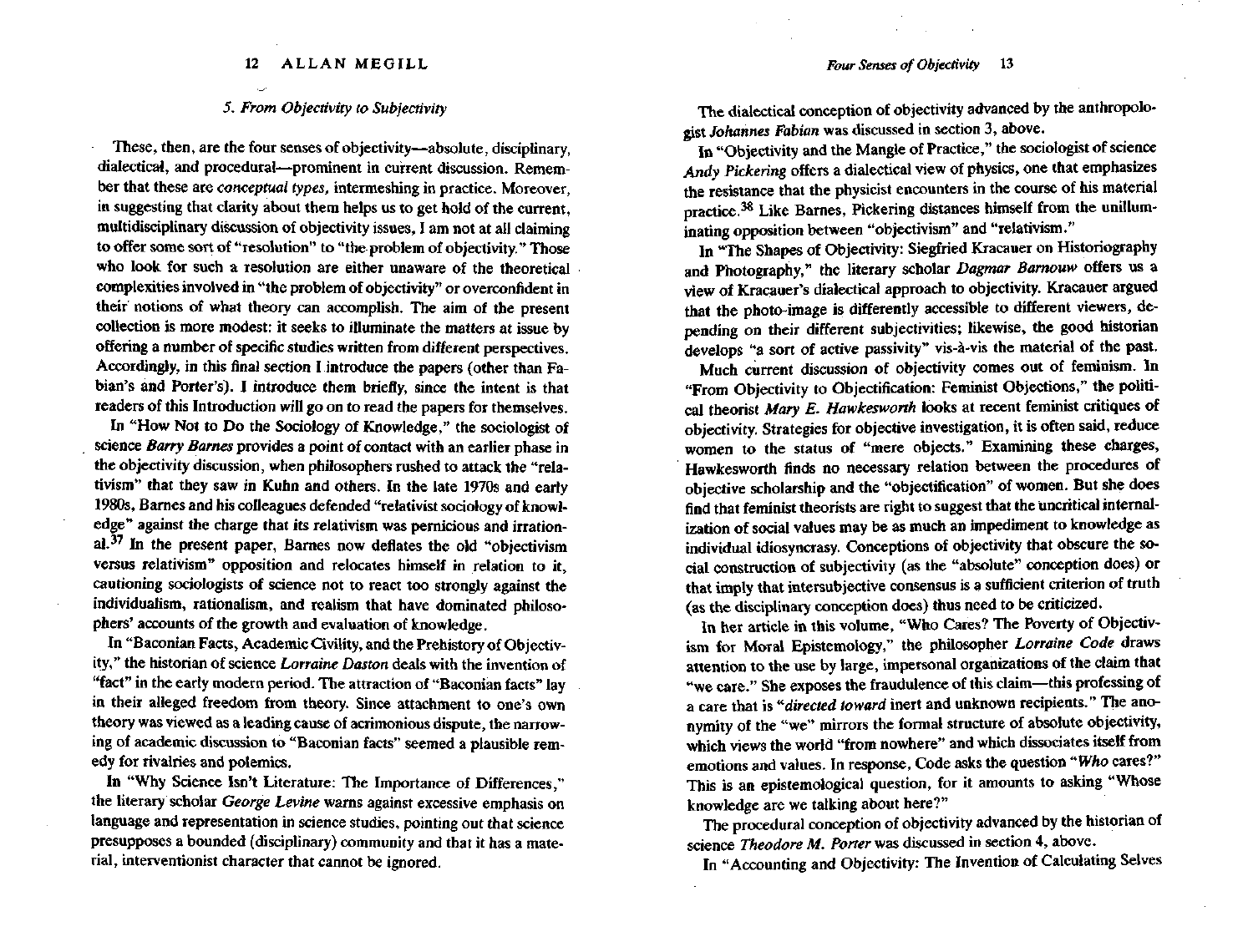and Calculable Spaces," the accounting scholar *Peter Miller* develops a point noted in Porter's paper, namely, that procedural objectivity has a subjective aspect. Relying loosely on Michel Foucault's notion that human beings are transformed into subjects by "modes of objectification,"<sup>39</sup> Miller suggests that managerial accounting ought to be understood as seeking to create a subject primed to calculate the outcomes of alternative courses of action. It thus acts by indirection on the actions of others, leaving them "free" to make their own decisions.

The social psychologist *Kenneth J. Gergen* argues that objectivity is  $\cdot$ rooted in a particular form of language. Research reports, in psychology and in other fields, use *linguistic* means to separate subject and object, to distance the objective world, to establish authorial presence and absence, and to eliminate all hint of affect. Gergen contends that this rhetoric is socially and politically problematic, for it generates and sustains "unwarranted hierarchies of privilege" and excludes many voices "from full participation in the culture's constructions of the good and the real."

In the social and political sphere, one of the mainstays of the commitment to absolute objectivity is the claim that the claim to objective knowledge *is practically* necessary, however problematic it may be *theoretically.* Both the "left" and the "right" have made this argument, albeit with different emphases. In "The Unquiet Judge: Activism Without Objectivism in Law and Politics," the literary scholar *Barbara Herrnstein Smith* counters the objection from the "left" that nonobjectivism leads to political quietism.

As my summaries may suggest, much of the current discussion of objectivity hinges on questions of subjectivity. Absolute objectivity attempts to expel subjectivity, as does procedural objectivity; disciplinary objectivity attempts to subordinate subjectivity to the judgment of the group. But the cat keeps coming back. Subjectivity is fundamental to the dialectical sense of objectivity that Fabian, Pickering, and Barnouw develop in their papers. As Porter, Miller, and Gergen show, a particular style of subjectivity is implied, and even produced, by commitment to absolute and procedural objectivity. And the feminist approach to objectivity, discussed and in part exemplified by Code and Hawkesworth, likewise emphasizes that subjectivity is implicated even in conceptions of objectivity apparently antithetical to it.

It is thus appropriate that I end by evoking the brilliant and provoca-

tive paper by *Evelyn Fox Keller,* "The Paradox of Scientific Subjectivity." As Keller points out, in its notion of the vanishing point the classical perspective of Filippo Brunelleschi "locates .. . at least the tacit promise of a view from nowhere." The viewer is named by his location, but at the same time is made anonymous. The vanishing point mirrors his position, and yet at that point both image and viewer disappear. By analogy to classical perspective, Keller traces the construction of a progressively more abstract and dispersed scientific subject—until (in the nineteenth century) the scientist became a mere cipher, a depersonalized reporter of the recordings of a mechanical detector. Today, Keller points out, robotics and artificial intelligence give us a vision of the ultimate vanishing act: a prosthetic subject that needs the eye neither of God, nor of the artist, nor of an observer.

Three centuries ago, Sir Francis Bacon suggested that the "mind of man" is an "enchanted glass, full of superstition and imposture, if it be not delivered and reduced."<sup>40</sup> As late- or post-moderns, we can hardly hope that this delivery and reduction will ever occur, even in an apparently prosthetic intelligence. But I run ahead to a conclusion that is the outcome of *my* reading of these papers. Read for yourself what our authors have offered to us; let the argument continue.

# *University of Virginia*

For contributions to and criticism of this Introduction, I thank the authors of the papers, and, in addition, Evan Fales, Steve Fuller, Lydia Gasman, Carey Goodman, David Hollinger, Paul Humphreys, Peter Dear, Richard Rorty, Paul Roth, and Harwell Wells.

1 Richard Rorty's phrase, in Rorty, *Philosophy and the Mirror of Nature* (Princeton: Princeton University Press, 1979), 334.

2 On objectivity in Kant, see Henry E. Allison, *Kant's Transcendental Idealism: An Interpretation and Defense* (New Haven: Yale University Press, 1983), chapter 7, "Objective Validity and Objective Reality: The Transcendental Deduction of the Categories," 133-72. On natural philosophers' conceptions of objectivity before Kant, see Lorraine Daston, "Baconian Facts, Academic Civility, and the Prehistory of Objectivity," this collection, and Peter Dear, "From Truth to Disinterestedness in the Seventeenth Century," *Social Studies of Science,* 22 (November 1992): 619-31. On changing conceptions of objectivity in nineteenth-century science, see Lorraine Daston, "Objectivity and the Escape from Perspective," Social Studies of Science, 22 (November 1992): 597-618, and

#### *Four Senses of Objectivity* 15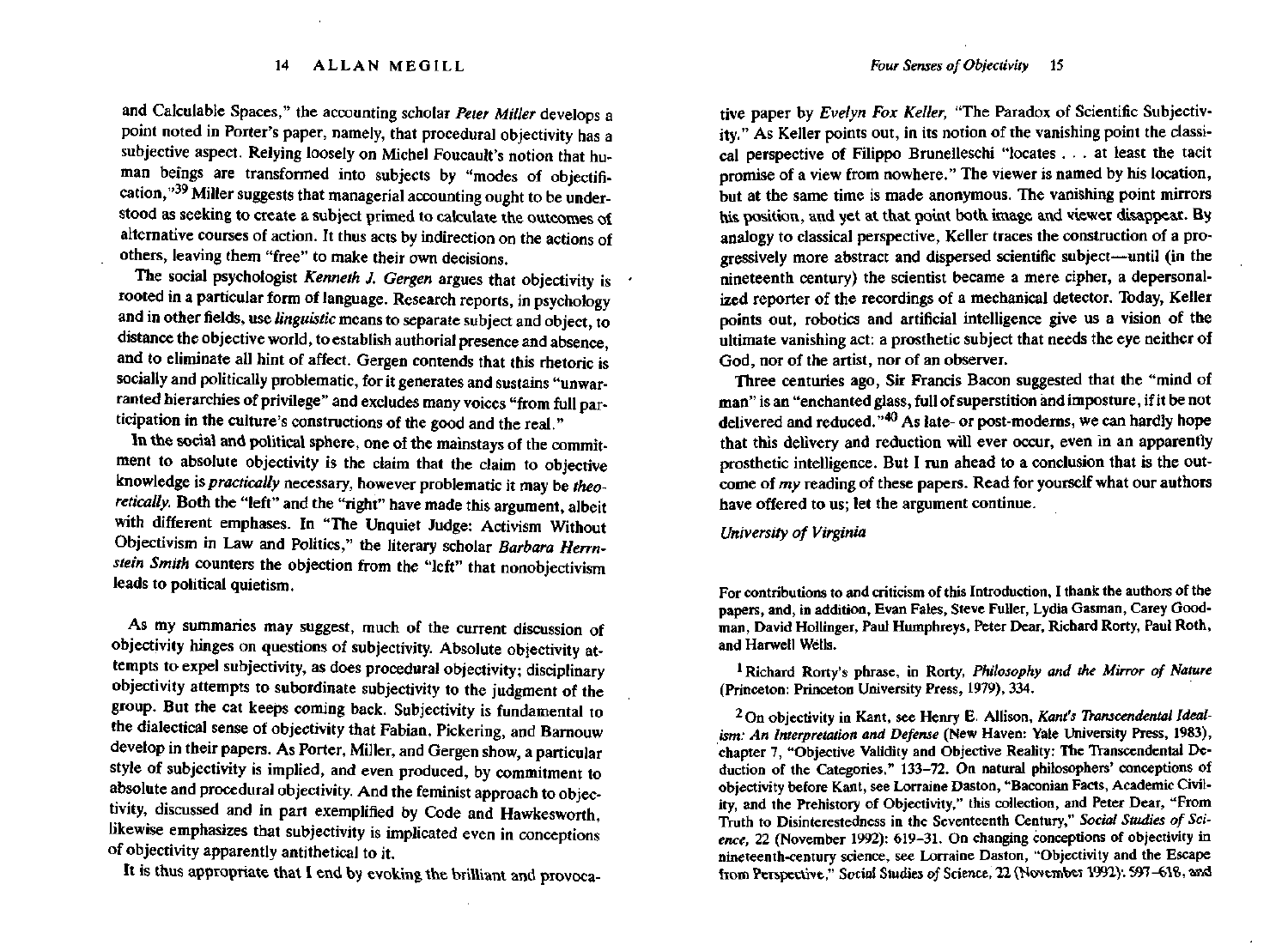# $\mathcal{L}_{16}$  ALLAN MEGILL

Lorraine Daston and Peter Galison, "The Image of Objectivity," *Representations* 40 (Fall 1992): 81-128.

<sup>3</sup> Daston, "Objectivity and the Escape from Perspective," 597-98; Daston, "Baconian Facts." There is, however, some affinity between the scholastic sense of "objective" and dialectical objectivity, since both involve the constituting of mental objects.

4 R. W. Newell notes all four dimensions in *Objectivity, Empiricism and Truth* (London: Routledge & Kegan Paul, 1986), chapter 2, "The Two Faces of Objectivity," 16-38.

Thomas Nagel, *The View from Nowhere* (New York: Oxford University Press, 1986), 3-5,18, and *passim.*

The phrase "absolute conception of reality" is Bernard Williams's; see Williams, *Descartes: The Project of Pure Enquiry* (Atlantic Highlands, N.J.: Humanities Press, 1978), especially 64-67. Francis Bacon's discussion of the "idols" is, of course, the *locus classicus* for his conception of objectivity; see Francis Bacon, *The New Organon,* Aphorisms, XXXIX-XLIV, in Bacon, *Works,* ed. James Spedding, Robert Ellis, and Douglas Heath (14 vols.; London, 1857-74), 4: 53-55.

<sup>7</sup> The Philosopher's Index (Bowling Green, Ohio: Philosophy Documentation Center, 1967-) offers a convenient way of tracing the rise and fall of philosophical terms. I counted instances of the use of the terms "objectivity" and "realism" in the titles of articles indexed in *The Philosopher's Index* over the period 1967- 90. Taking the years 1969-71 and 1988-90 as comparison points, use of the term "objectivity" increased 2.8 times between the beginning and the end of the period, whereas use of the term "realism" increased 7.2 times. It is clear from the literature that the two terms embrace a similar range of concerns.

Hilary Putnam, *Realism with a Human Face,* ed. James Conant (Cambridge: Harvard University Press, 1990), especially "The Craving for Objectivity" and "Objectivity and the Science/Ethics Distinction," 120-31, 163-78; Richard Rorty, *Objectivity, Relativism, and Truth (Philosophical Papers,* 1) (Cambridge: Cambridge University Press, 1991), especially "Solidarity or Objectivity?" and "Science as Solidarity," 21-34, 35-45. See also Helen E. Longino, *Science as Social Knowledge: Values and Objectivity in Scientific Inquiry* (Princeton: Princeton University Press, 1990), especially chapter 4, "Values and Objectivity," 62- 82, which brings recent philosophical discussions of objectivity to bear on gender issues in science—and vice versa. Note, finally, Richard J. Bernstein, *Beyond Objectivism and Relativism: Science, Hermeneutics, and Praxis* (Philadelphia: University of Pennsylvania Press, 1983).

<sup>9</sup>Thomas S. Kuhn, *The Structure of Scientific Revolutions,* 2nd rev. enl. ed. (Chicago: University of Chicago Press, 1970 [1962]), 103, 109-10, 122, 149-52, and *passim.* I confine myself here to Kuhn's view as articulated in the original edition, leaving aside the restatements appended to the revised edition.

 $10<sub>l</sub>$  condense and adapt the definition of epistemological relativism offered by Harvey Siegel, *Relativism Refuted: A Critique of Contemporary Epistemological Relativism* (Dordrecht: Reidel, 1987), 6.

11 For one characteristic (and influential) early critique along this line, see Israel Scheffler, *Science and Subjectivity* (Indianapolis: Bobbs-Merrill, 1967), especially 15-19 and 74-89. *The Philosopher's Index* gives ready access to much of the discussion.

12 Bryan Wilson, ed., *Rationality* (Oxford: Blackwell, 1970); Martin Hollis and Steven Lukes, eds., *Rationality and Relativism* (Oxford: Blackwell, 1982). See also Stuart C. Brown, ed., *Objectivity and Cultural Divergence,* Royal Institute of Philosophy Lecture Series 17, Supplement to *Philosophy* 1984 (Cambridge: Cambridge University Press, 1984); and Clifford Geertz, "Anti Anti-Relativism," *American Anthropologist* 86 (1984): 263-78, reprinted in Michael Krausz, ed., *Relativism: Interpretation and Confrontation* (Notre Dame: University of Notre Dame Press, 1989), 12-34.

13 Steven Lukes, "Relativism in its Place," in Hollis and Lukes, eds., *Rationality and Relativism,* 261-305, quotation at 261.

 $^{14}$  To refer to this view as "disciplinary" objectivity is in some respects a misnomer, since the convergence at which disciplinary objectivity aims is at least as likely to be situated at more specific levels than that of the discipline. Still, with its double meaning, "disciplinary" seems the most appropriate term.

<sup>15</sup> See, in particular, Longino, *Science as Social Knowledge*, especially the section "Objectivity by Degrees," 76-81. In its emphasis on scientific practice (66-68 and *passim),* Longino's account has affinities with the dialectical sense of objectivity, discussed below.

16 Evelyn Fox Keller, *A Feeling for the Organism: The Life and Work of Barbara McClintock* (New York: W. H. Freeman, 1983), 197-98.

17 Kuhn, *The Structure of Scientific Revolutions,* 164-65.

<sup>18</sup> This claim could be documented and perhaps in part corrected through bibliometric and citational research. In the absence of such an investigation, let the sales figures serve as a stand-in: from its original publication on 5 March 1962 through January 1991, *The Structure of Scientific Revolutions* sold 768,774 copies, an astounding figure for an academic work. It hit 22,500 copies in 1968-69, 40,000 copies per year in the early 1970s, and currently sells around 25,000 copies per year. (I owe these data to Douglas Mitchell, history and sociology editor, University of Chicago Press.)

<sup>19</sup> David Hollinger, "T. S. Kuhn's Theory of Science and Its Implications for History," in Hollinger, *In the American Province: Studies in the History and Historiography of Ideas* (Bloomington: Indiana University Press, 1985), 105-29, quotation at 115 (originally published in *American Historical Review* 78 [1973]: 370-93). For a survey of sociologists' (mis)use of Kuhn in the same period, see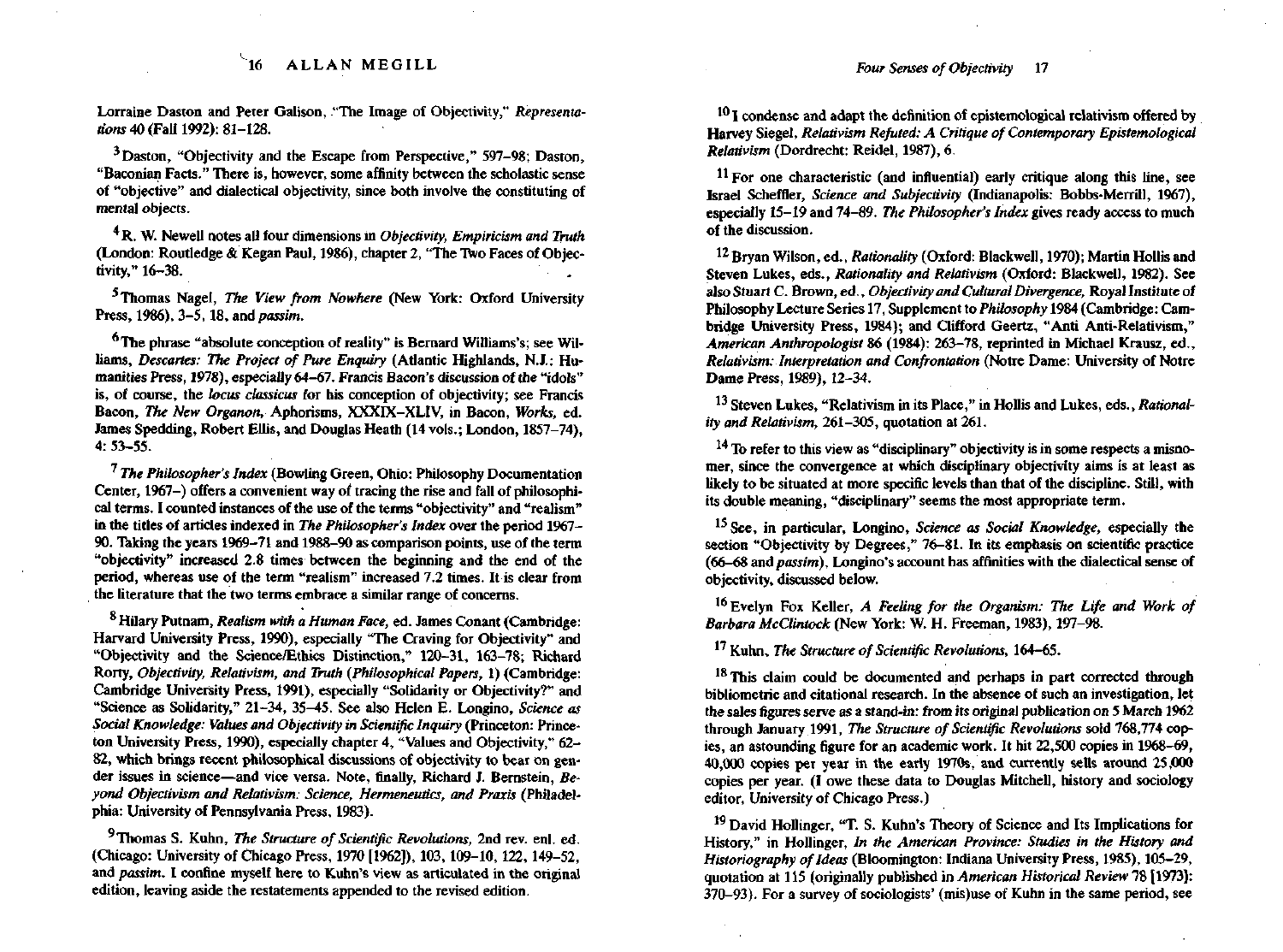Douglas Lee Eckberg and Lester Hill, Jr., "The Paradigm Concept and Sociology: A Critical Review," in Gary Gutting, ed., *Paradigms and Revolutions: Appraisals and Applications of Thomas Kuhn's Philosophy of Science* (Notre Dame: University of Notre Dame Press, 1980), 117-36.

 $20$  Hollinger, "T. S. Kuhn's Theory of Science," 116-17.

**21** Kuhn, *The Structure of Scientific Revolutions,* 162.

<sup>22</sup> Hollinger, "T. S. Kuhn's Theory of Science," 116. For a detailed account of historians' relation to objectivity, see Peter Novick, *That Noble Dream: The "Objectivity Question" and the American Historical Profession* (New York: Cambridge University Press, 1988).

 $^{23}$  Hollinger, "T. S. Kuhn's Theory of Science," 117-19. To be sure, one needs to distinguish between "paradigm" construed as a generally accepted viewpoint, and "paradigm" construed as an instance of scientific practice that has turned out to be spectacularly successful at solving problems. If one emphasizes the latter meaning, Kuhn's affinities are with dialectical objectivity. But this side of Kuhn's account was of less interest to social scientists than was his emphasis on consensus.

<sup>24</sup> Dear, "From Truth to Disinterestedness," 619–21.

<sup>25</sup> Daston and Galison, "The Image of Objectivity," 82.

<sup>26</sup> The phrase "aperspectival objectivity" is Lorraine Daston's, "Objectivity and the Escape from Perspective." Additionally, Dear has suggested that Karl Popper's well-known notion of a "Third World" of objective intelligibility captures the negative character of [absolute] objectivity, since the Popperian "Third World" is hard to locate in any specific way and since the ideas in it "do not have to be, in any useful sense, *true."* In Dear's words, "objective knowledge is characterized by its not being subjective. . . . Truth is beside the point" (Dear, "From Truth to Disinterestedness," 619-20; Karl Popper, *Objective Knowledge: An Evolutionary Approach* [Oxford: Oxford University Press, 1972], chapter 4, "On the Theory of Objective Mind," 153-90).

<sup>27</sup> Friedrich Nietzsche, *On the Uses and Disadvantages of History for Life*, sect.. 6, in Nietzsche, *Untimely Meditations,* trans. R. J. Hollingdale, with an Introduction by J. P. Stern (Cambridge: Cambridge University Press, 1983), 89-95; quotation at 93. See also Friedrich Nietzsche, *On the Genealogy of Morals* (1887), trans. Walter Kaufmann and R. J. Hollingdale, Third Essay, sect. 12, in Nietzsche, *"On the Genealogy of Morals" and "Ecce Homo,"* ed. Walter Kaufmann (New York: Random House, 1969), 119, where Nietzsche attacked "the dangerous old conceptual fiction that posited a 'pure, will-less, painless, timeless knowing subject.' "

<sup>28</sup> Martin Heidegger, *Being and Time*, trans. John Macquarrie and Edward Robinson (New York: Harper & Row, 1962); see, for example, sect. 15, 95-102.

<sup>29</sup> See, for example, Maurice Merleau-Ponty, Phenomenology of Perception, trans. Colin Smith (London: Routledge & Kegan Paul, 1962 [1945]); John Dewey and Arthur F. Bentley, *Knowing and the Known* (Boston: Beacon Press, 1949); Michael Polanyi, *Personal Knowledge: Towards a Post-Critical Philosophy* (Chicago: University of Chicago Press, 1958); and Marjorie Grene, *The Knower and the Known* (New York: Basic Books, 1966).

<sup>30</sup> Johannes Fabian, "Language, History and Anthropology," *Philosophy of the Social Sciences* 1 (1971): 19-47. Significantly, at that time some anthropologists thought it unfortunate that anthropology was "pre-paradigmatic," i.e., that it did not conform to Kuhnian standards of disciplinary objectivity: see J. A. Barnes, *Three Styles in the Study of Kinship* (Berkeley and Los Angeles: University of California Press, 1971), xxi. This was not Fabian's worry; he declared in his 1971 paper that Kuhn's book "anoints the fetish of professionalism" ("Language, History and Anthropology," 19).

 $31$  It is important to note that Fabian uses the term "objectification" in a neutral, epistemoiogical sense, rather than pejoratively, as many authors do, to designate the turning of "persons" into "mere objects." Mary Hawkesworth draws attention to the frequent tendency to conflate epistemoiogical process with moral offense in her paper in this collection, "From Objectivity to Objectification: Feminist Objections."

 $32$  Fabian, "Language, History and Anthropology," 22.

<sup>33</sup> Fabian, "Language, History and Anthropology," 27.

<sup>34</sup> For further discussion, see Grene, *The Knower and the Known*, chapter 5, "Kant: The Knower as Agent," 120-56.

<sup>35</sup> Some of their work is cited in note 2, above. See also Peter Dear, "Totius in *verba:* Rhetoric and Authority in the Early Royal Society," *his* 76 (1985): 145- 61, and Dear, "Jesuit Mathematical Science and the Reconstitution of Experience in the Early Seventeenth Century," *Studies in the History and Philosophy of Science* 18 (1987): 133-75. The sociologists of science Steven Shapin and Simon Schaffer have also contributed importantly to this historical study; see Shapin and Schaffer, *Leviathan and the Air-Pump: Hobbes, Boyle, and the Experimental Life* (Princeton: Princeton University Press, 1985) and Shapin, "The House of Experiment in Seventeenth-Century England," *his* 79 (1988): 373-404, among other publications. Closely related to Porter's essay in the present collection is the chapter "Numbers Rule the World," in Gerd Gigerenzer et al., *The Empire of Chance: How Probability Changed Science and Everyday Life* (New York: Cambridge University Press, 1989), 235-70 (although *The Empire of Chance* was written collaboratively by all its authors, this chapter was largely the work of Daston and Porter). That objectivity has become the object of historical investigation is itself interesting, a measure of the problematization of objectivity in our time; the fact thus illustrates a "dialectical" point.